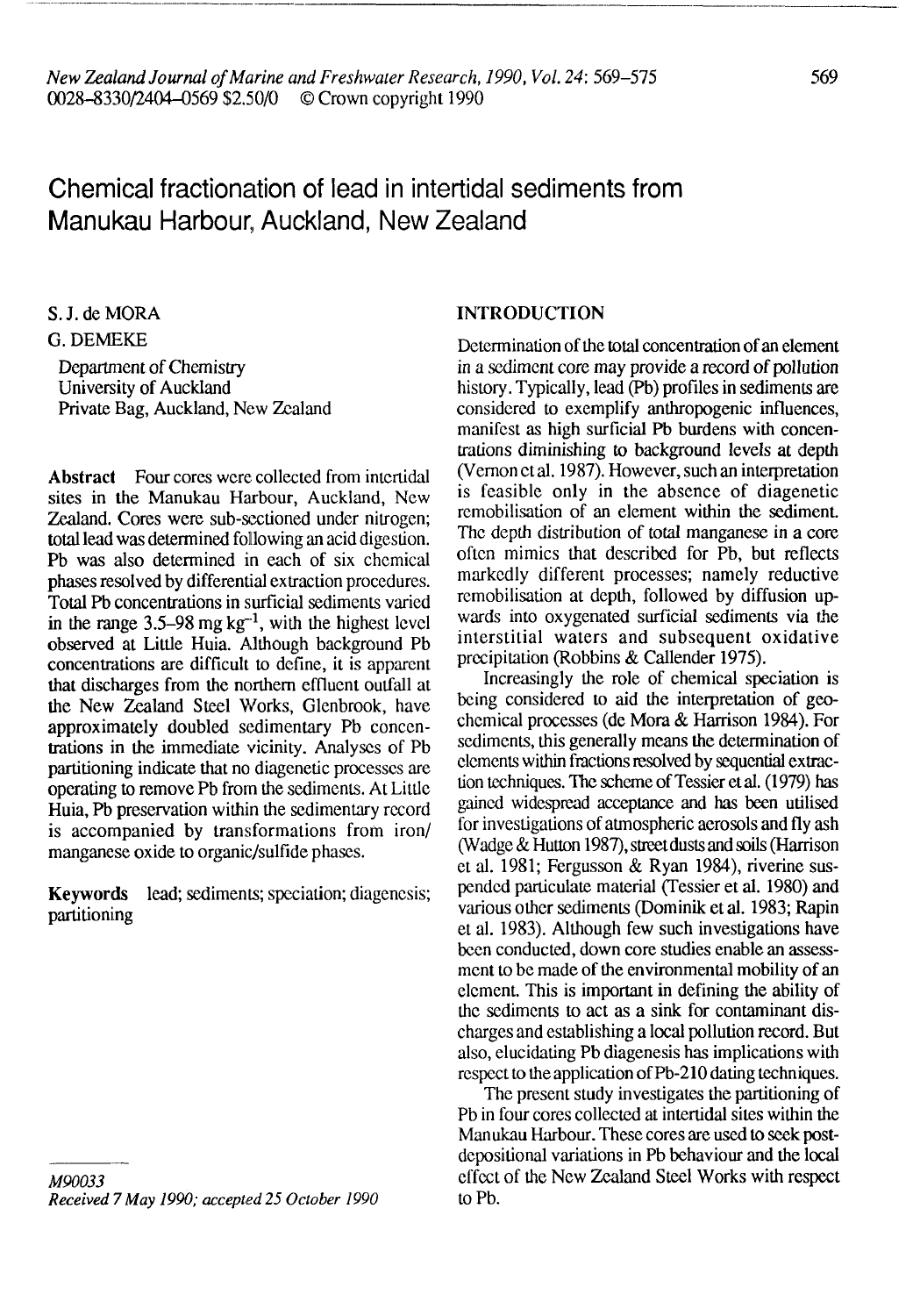

Fig. 1 Map of Manukau Harbour showing location of four sampling sites.

#### METHODS

Cores, up to 50 cm in length, were collected from four intertidal sites in the Manukau Harbour (Fig. 1). Two sampling locations in the Waiuku Inlet were c. 10 m down stream of the northern (MK2) and southern (MK3) effluent outfalls from the New Zealand Steel Works at Glenbrook. The other locations at Little Huia (MK1) and in the Taihiki River (MK4) were meant to represent control sites. The site at MK1 was c. 20 m from the coastal road.

Upon collection, cores were immediately subsectioned into 2 cm layers under nitrogen in order to prevent aerial oxidation. Separate aliquots of sediments were removed for the determination of total Pb content following an acid digestion using an HNO<sub>2</sub>/HClO<sub>4</sub>/HF mixture, Pb fractionation utilising a differential extraction procedure (based on Tessicr et al. 1979 and Hong  $&$  Förstner 1983) as shown in Table 1, and moisture content by drying to constant weight at 105°C (Jeffrey 1970). Thus, all analyses utilised wet sediment and results were subsequently corrected to be expressed on a dry weight basis.

Pb analyses were carried out by graphite furnace atomic absorption spectroscopy using a Perkin Elmer 5000 spectrometer with an HGA-500 graphite furnace and AS-40 autosampler unit. Absorbances were measured at 283.3 nm and the background corrected using a deuterium lamp. Quantification was by the method of standard addition. Ten replicate analyses ofNBS 1646 Estuarine Sediment gave a concentration of  $28 \pm 4$  mg kg<sup>-1</sup>, in good agreement with the certified value of  $28 \pm 1.8$  mg kg<sup>-1</sup>. Using the paired *t*-test, there was no significant difference between the Pb determined by total acid digestion and that calculated by summation of the six phases.

# RESULTS

Geological description of the cores and major element chemical data have been presented elsewhere (Dcmcke 1987). Only the Pb chemistry is considered here.

#### Total lead

Sediment profiles for total Pb at all study sites are presented in Fig. 2. The greatest Pb burden was found in the core collected at Little Huia (MK1). The maximum concentration, 98 mg  $kg^{-1}$ , occurred in the surficial sediments and Pb levels decreased gradually with depth to a minimum of 65 mg  $kg^{-1}$  at 18–20 cm. In contrast, the lowest Pb content in the cores was observed at the Taihiki River location (MK4). Concentrations were  $3.5-5$  mg kg<sup>-1</sup> throughout the upper 28 cm. This location is utilised by New Zealand Steel Works as a control site for evaluating the impact of effluent discharge in the Waiuku Inlet.

Intermediate Pb burdens were observed in the cores obtained in the vicinity of both outfalls from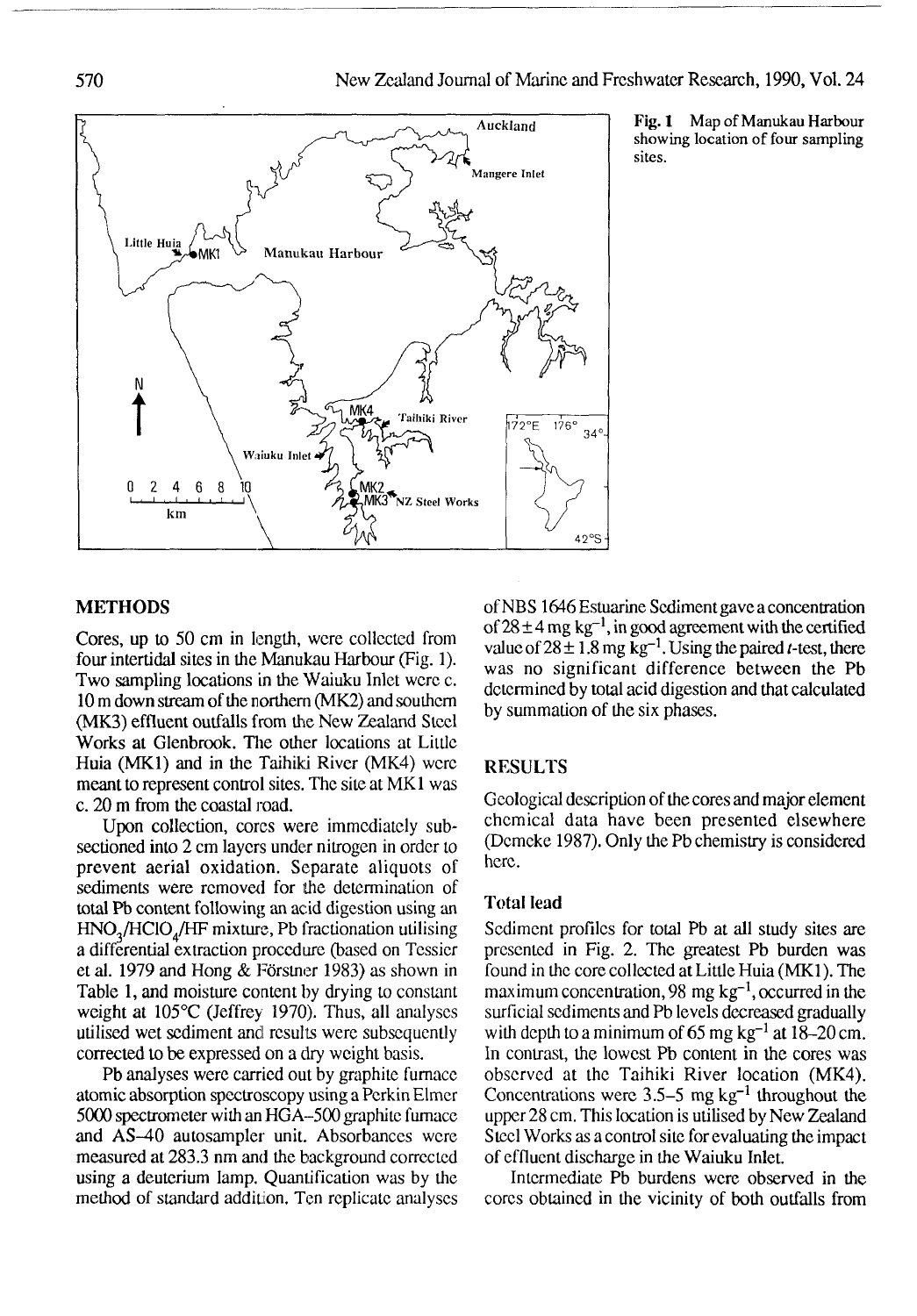the New Zealand Steel Works. Higher concentrations were found at the northern outfall (MK2), consistent with the higher discharge rate and longer history of effluent emission at this point. For this core, the upper 8 cm contained  $34-39$  mg kg<sup>-1</sup> Pb but below  $8 \text{ cm}$  the concentration was  $15-27 \text{ mg kg}^{-1}$ . Pb concentrations at the southern outfall (MK3) were relatively uniform throughout the 24 cm length, being in the range  $9-16$  mg kg<sup>-1</sup>. Although dates are not available to provide confirmatory evidence, the sediment characteristics in the lowest layer (22-24 cm) were markedly different to those of overlying sediments and so it is likely that the complete pollution record at this site was obtained (Demeke 1987).

#### **Chemical fractionation of** lead

The partitioning of Pb within sediments for the four cores is illustrated in Fig. 2. In all cases, the data are expressed in terms of relative composition to highlight possible down-core variations.

For the Little Huia location (MK1), about half of the Pb at all depths was present in the residual fraction. This was the only site at which neither exchangeable nor carbonate phase Pb was observed. Surficial sediments contained equal proportions of reducible and organic/sulfide associated Pb but with depth, the relative amount of Pb associated with reducible phases decreased. Also at the Taihiki River site (MK4), the dominant phase was the residual fraction which comprised about 35-55% of the total Pb. There were no marked changes in partitioning down the length of the 28 cm core. In contrast to other sites, very little organic/sulfide Pb was present. Below 22 cm the sediment was light brown in colour. Such observations suggest that the sediments did not become anoxic.

The Pb fractionation in sediments near both the northern (MK2) and the southern outfalls (MK3) was uniform throughout their length. However, the two adjacent sites exhibited quite distinct differences. The residual fraction constituted a minor portion (only 10-20%) of the total Pb at MK3, but this was the dominant phase at the northern outfall (MK2). The easily and moderately reducible phases comprised the majority of the Pb burden for MK3. Finally, exchangeable Pb was detected only at the northern discharge site in this study.

## DISCUSSION

The Pb content of surficial sediments is variable within the Manukau Harbour, being 98 mg kg<sup>-1</sup> at Little Huia,  $18-34$  mg kg<sup>-1</sup> in Waiuku Inlet, and  $<$ 5 mg kg<sup>-1</sup> in Taihiki River. Relatively few data are available here, but results do agree well with those of Glasby et al. (1988). In an extensive sampling programme, they found that surficial Pb concentrations in the main body of the Manukau Harbour were in the range  $27-108$  mg kg<sup>-1</sup> in the < 20  $\mu$ m size fraction. Lower levels  $(20-46 \text{ mg kg}^{-1})$  were observed in Waiuku Inlet. They noted that subsurface Pb concentrations were less than surficial levels, probably as a result of anthropogenic inputs; they do not discount diagenetic influences. Similarly here, thePb profile for the Little Huia core exemplifies recent contamination, possibly resulting from localised contamination from moored boats, road run-off, or from the nearby city of Auckland. Roper et al. (1988) reported slightly lower Pb concentrations in surficial sediments from mudflats at six intertidal sites around the Manukau Harbour. Concentrations generally ranged between 10 and 20 mg  $kg^{-1}$ , although a level near 60 mg  $kg^{-1}$  was observed in the Mangere Inlet.

The marked inter-site differences in total Pb content ensures that background Pb levels are rather difficult to define. However, on the basis of the cores from Waiuku Inlet, a reasonable estimate for the background Pb concentration is  $20 \text{ mg kg}^{-1}$ . This level is relatively low but is consistent with values observed elsewhere in New Zealand (Smith 1986; Kennedy in press). The concentration of Pb in the Taihiki River

| Fraction                        | Extractant                                                                                                                                   | Time | Temp.          |
|---------------------------------|----------------------------------------------------------------------------------------------------------------------------------------------|------|----------------|
| Exchangeable                    | 1 mol $l^{-1}$ Na <sup>+</sup> CH <sub>3</sub> COO <sup>-</sup> (pH 8.2)                                                                     | 1 h  | Ambient        |
| Carbonate                       | 1 mol $l^{-1}$ Na <sup>+</sup> CH <sub>3</sub> COO <sup>-</sup> (pH 5)                                                                       | 5 h  | Ambient        |
| Easily reduced                  | $0.04$ mol l <sup>-1</sup> NH <sub>2</sub> OH.HCl in 25% CH <sub>3</sub> COOH                                                                | 6 h  | $96^{\circ}$ C |
| Moderately reduced              | 0.2 mol $1^{-1}$ (COONH <sub>4</sub> ) <sub>2</sub> .2H <sub>2</sub> O and<br>0.2 mol $1^{-1}$ (COOH) <sub>2</sub> .2H <sub>2</sub> O (pH 3) | 24 h | Ambient        |
| Organic and sulfide<br>Residual | $30\%$ H <sub>2</sub> O <sub>2</sub> / 0.2 mol 1 <sup>-1</sup> HNO <sub>3</sub><br>$HNO3$ / $HClO4$ / HF; Evaporate to dryness;              | 24h  | Ambient        |
|                                 | Residue dissolved in concentrated HCl                                                                                                        |      |                |

**Table 1** Six chemical fractions characterised by sequential extraction procedures.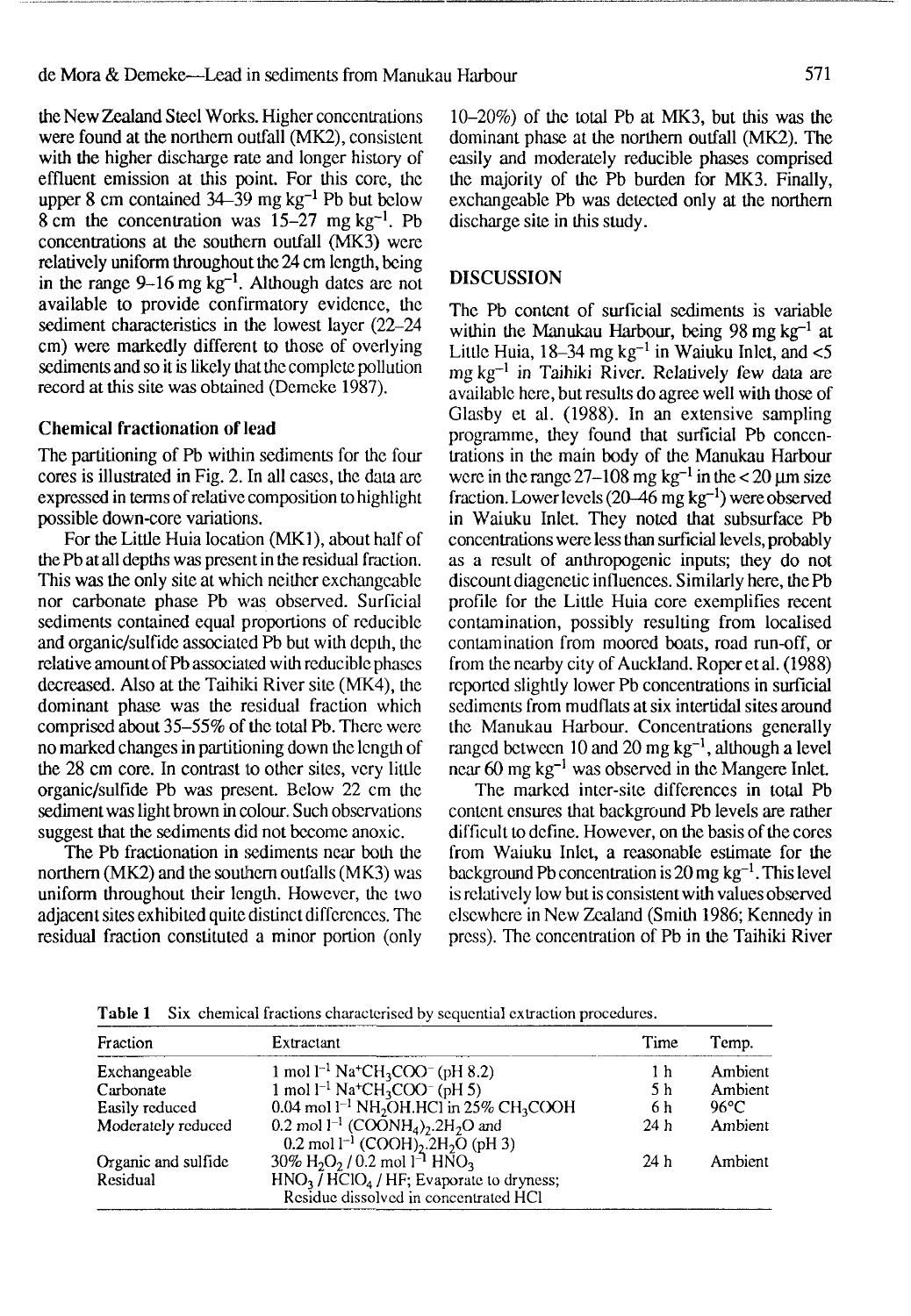

sediment is appreciably lower,  $<$  5 mg kg $^{-1}$ , suggesting that this is perhaps not a good control site for considering possible impacts of the steelworks with respect to Pb. It is worth noting that the mineralogy at this site was distinctly different from the other three locations, being silica-enriched but depleted with respect to Fe and Al (Demeke 1987). Assuming a background of  $20 \text{ mg kg}^{-1}$ , effluent discharge from the New Zealand Steel Works has caused a Pb enrichment of c. 20 mg  $kg^{-1}$  in sediments near the northern outfall. No impacts near the southern discharge could be discerned.

Considering Pb partitioning, the widespread usage of the scheme of Tessieret al. (1979) allows inter-site comparisons to be made. Although the relative proportions of the Pb species in the four cores examined here varied considerably, the residual fraction generally constituted a substantial fraction of the total Pb burden. This contrasts with the dominance of iron/manganese oxide phase association in fresh waters (Tessier et al. 1980; Dominik et al. 1983; Viel et al. 1983). Carbonate phases predominate in marine sediments (Dominik et al. 1983; Rapin et al. 1983). It should be noted that Förstner (1982) observed that residual Pb comprised 54% of that present in a surficial sediment from the lower Rhine River which he ascribed to aerial deposition of PbO. The results in the Manukau Harbour suggest that the mineralogy of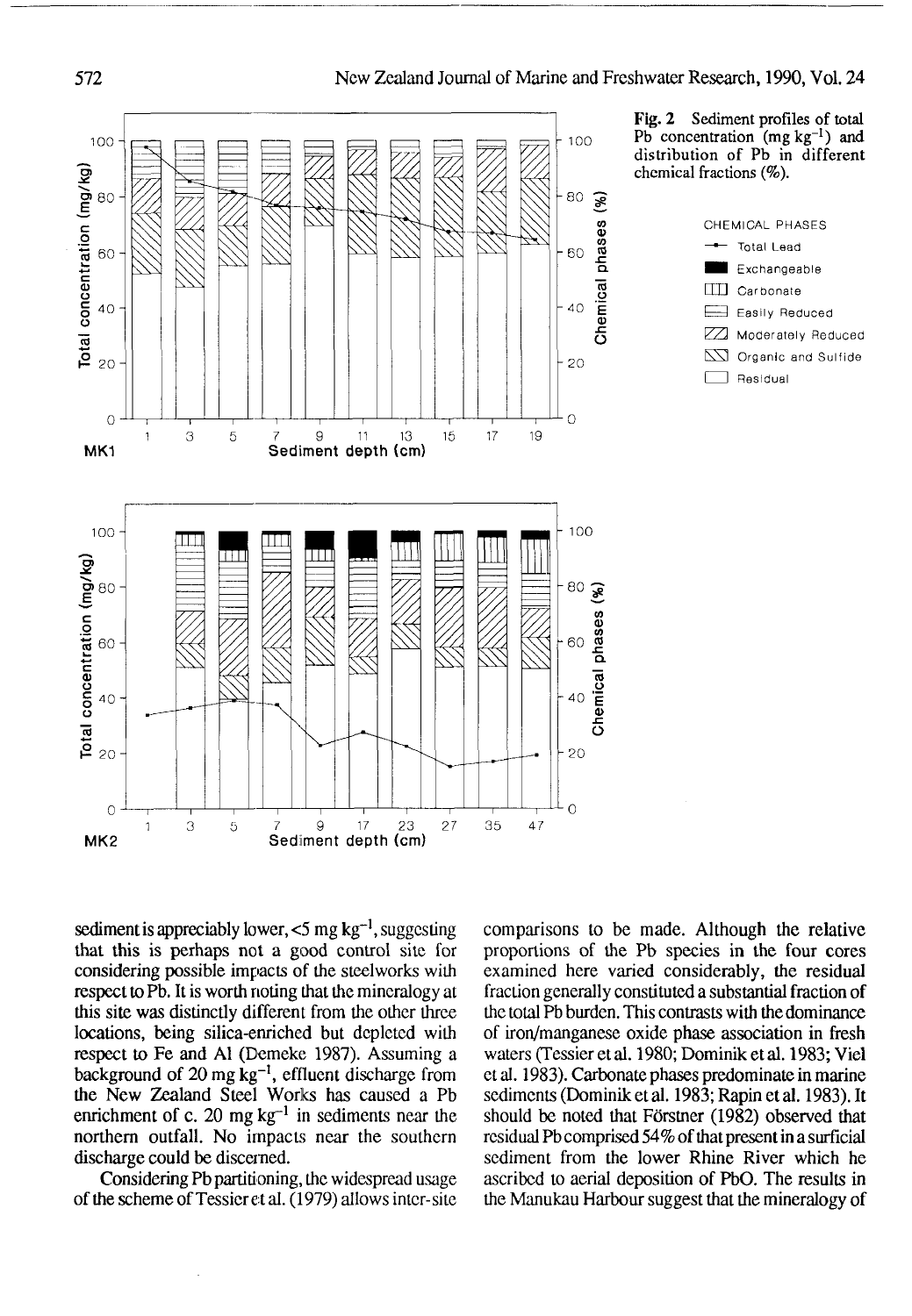Fig. 2 *{continued)* Key on p. 572



the sediments may pose a significant control on the Pb content of the sediments. This would in part explain the differences in the background Pb levels observed within the harbour.

Although problems such as a lack of selectivity (Kheboian & Bauer 1987) and re-adsorption (Rendcll et al. 1980) may limit the rigour with which sequential extraction data can be interpreted, such operationally defined fractions can provide valuable indicators of environmental mobility and possibly bioavailability (deMora & Harrison 1984). Anthropogenic metal discharges comprise relatively reactive phases and so recent inputs should be manifest as surficial enrichment of exchangeable, carbonate, and easilyreduced phases. Subsequent loss from the sediment would tend to reinforce this profile in that the relative importance of the residual component would increase with depth. Such behaviour has been observed in Lake Geneva (Dominik et al. 1983). Containment within the sediments should be evident by either the preservation of the chemical fractionation of the surficial sediments or, more likely, by the transformation of the reactive phases into moderately reducible and organic/sulfide fractions at depth.

With the exception of the Little Huia sample (MK1), there is little down-core variation in Pb partitioning at any one location. As discussed above, this observation indicates that Pb is not being removed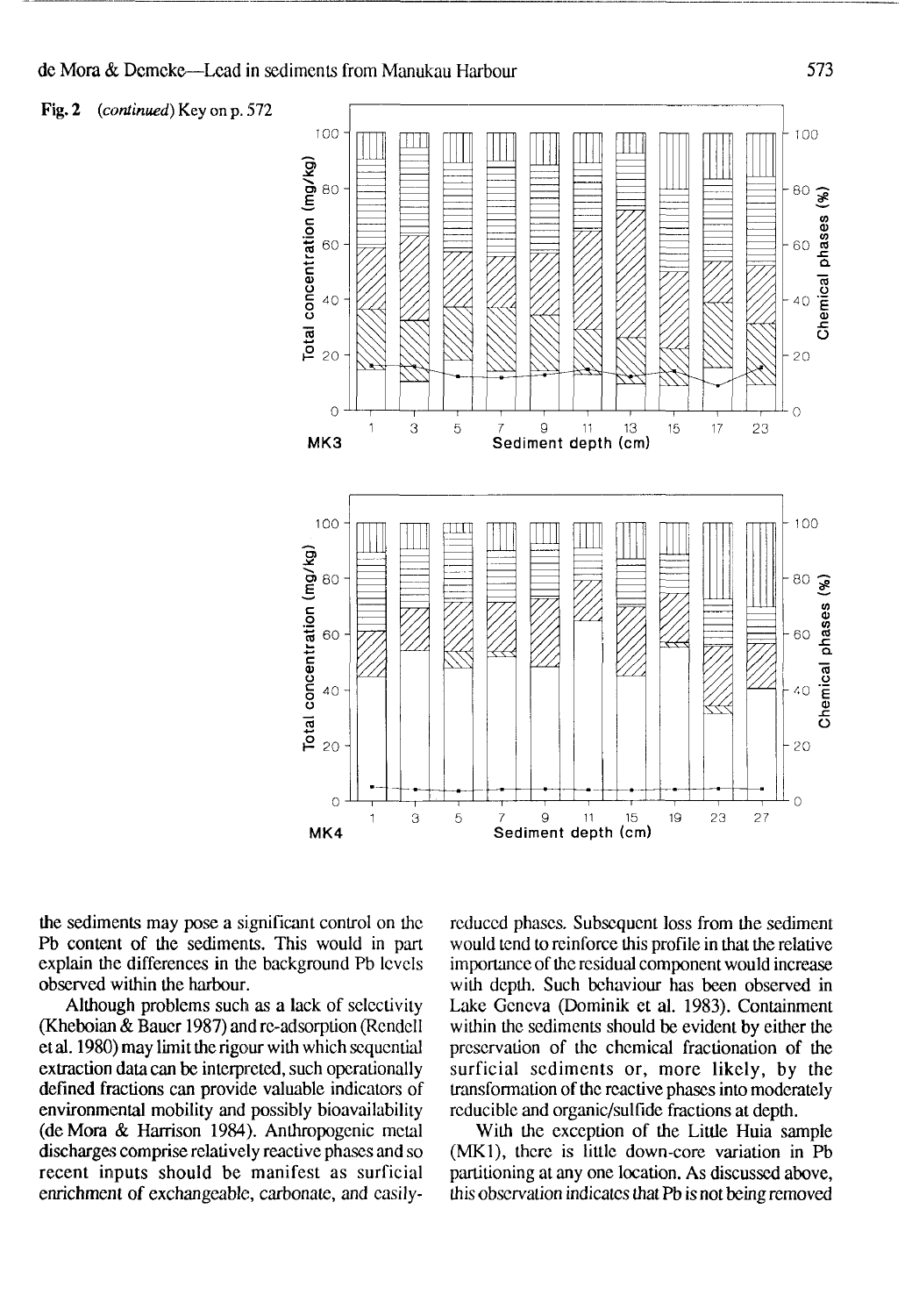from **the** sediments. Similar findings have been noted for coastal sites in the Mediterranean Sea (Rapin ct al. 1983; Dominik et al. 1983). Although it is surprising that the Little Huia core alone contains no carbonateassociated Pb, a distinct trend is evident in the Pb profile. The residual fraction constitutes about 50% of **the** Pb at all depths, but the proportion associated with **the** easily reducible iron/manganese oxides decreases with depth. A concurrent increase in the organic/sulfide phase is evident. Using X-ray diffraction techniques, Purchase & Fergusson  $(1986)$  identified the dominant Pb phases as PbCO<sub>3</sub> at the surface and PbS at depth in a riverine sediment profile. Pb that may be released following the reduction of iron and manganese oxides is retained in the sediments, probably as PbS. Hence in this investigation, there is no evidence to suggest that diagenetic processes are remobilising Pb from the sediments in the Manukau Harbour but, rather, the Pb is apparently being retained in association with organic/sulfide phases.

## **CONCLUSION**

Although background concentrations are difficult to define, it is apparent that discharges from the northern effluent outfall at the New Zealand Steel Works have approximately doubled sedimentary Pb concentrations in the immediate: vicinity. The Pb burden is greater still at Little Huia, an intertidal site in the main body of the Manukau Harbour, possibly being influenced by urban pollu tants or local contamination from roads or moored boats.

Analyses of chemical fractionation indicate that no diagenetic processes are operating to remove Pb from the sediments. The high proportion of Pb in residual phases suggests that the major influence controlling Pb may be the mineralogy of the sediments.

#### **ACKNOWLEDGMENTS**

We thank Ian Johnson of New Zealand Steel Works for assistance in the collection of cores from the Waiuku Inlet. This project received financial support from the University of Auckland Research Committee.

#### **REFERENCES**

Demeke, G. 1987: Chemical speciation of Manukau Harbour sediments. Unpublished MSc thesis, University of Auckland. 115 p.

- deMora, S. J.; Harrison, R. M. 1984: Physicochemical speciation of inorganic compounds in environmental media. *In:* Saxena, F. *ed.* Hazard assessment of chemicals: current developments, Vol. 3, Academic Press, New York, pp. 1-61.
- Dominik, J.; Rapin, F.; Vernet, J. 1983: Sequential extractions of Pb-210, Po-210, stable Pb and other metals from marine and lacustrine sediments. *Proceedings of the International Conference on Heavy Metals in the Environment,* Heidelberg, September 1983, pp. 1078-1081.
- Fergusson, J. E.; Ryan, D. E.; 1984: The elemental composition of street dust from large and small urban areas related to city type, source and particle size. *Science of the total environment 34:*101-116.
- Forstner, U. 1982: Accumulative phases for heavy metals in limnic sediments. *Hydrobiologia 91:* 269-284.
- Glasby, G.; Stoffers, P.; Walter, P.; Davis, K.; Renner, R. 1988: Heavy-metal pollution in Manukau and Waitemata Harbours, New Zealand. *New Zealand journal of marine and freshwater research 22:* 595-611.
- Harrison, R. M.; Laxen, D. P. H.; Wilson, S. J. 1981: Chemical associations of lead, cadmium, copper, and zinc in street dusts and roadside soils. *Environmental science and technology 15:* 1378-1383.
- Hong, Y.T.; Förstner, U. 1983; Speciation of heavy metals in Yellow River sediment. *Proceedings of the International Conference on Heavy Metals in the Environment,* Heidelberg, September 1983. pp. 872-875.
- Jeffrey, P. G. 1970: Chemical methods of rock analysis, Oxford, Pergammon Press. 509 p.
- Kennedy, P. in press: Lead in estuaries and coastal sediments in New Zealand. *In:* Hay, J.; de Mora, S. J. *ed.* Lead in the New Zealand environment.
- Kheboian, C; Bauer, C. 1987: Accuracy of selective extraction procedures for metal speciation in model aquatic sediments. *Analytical chemistry 59:* 1417\_1423.
- Purchase, N.; Fergusson, J. 1986: The distribution of lead in river sediments, Christchurch, New Zealand. *Environmental pollution 12:* 203-216.
- Rapin, F.; Nembrini, G.; Forstner, U.; Garcia, J. 1983: Heavy metals in marine sediment phases determined by sequential chemical extraction and their interaction with interstitial water. *Environmental technology letters4:* 387-396.
- Rendell, P.; Batley, G.; Cameron, A. 1980: Adsorption as a control of metal concentrations in metal extracts. *Environmental science and technology 14:* 314-318.
- Robbins, J. A.; Callender, E. 1975: Diagenesis of manganese in Lake Michigan sediments. *American journal of science 275:* 512-533.